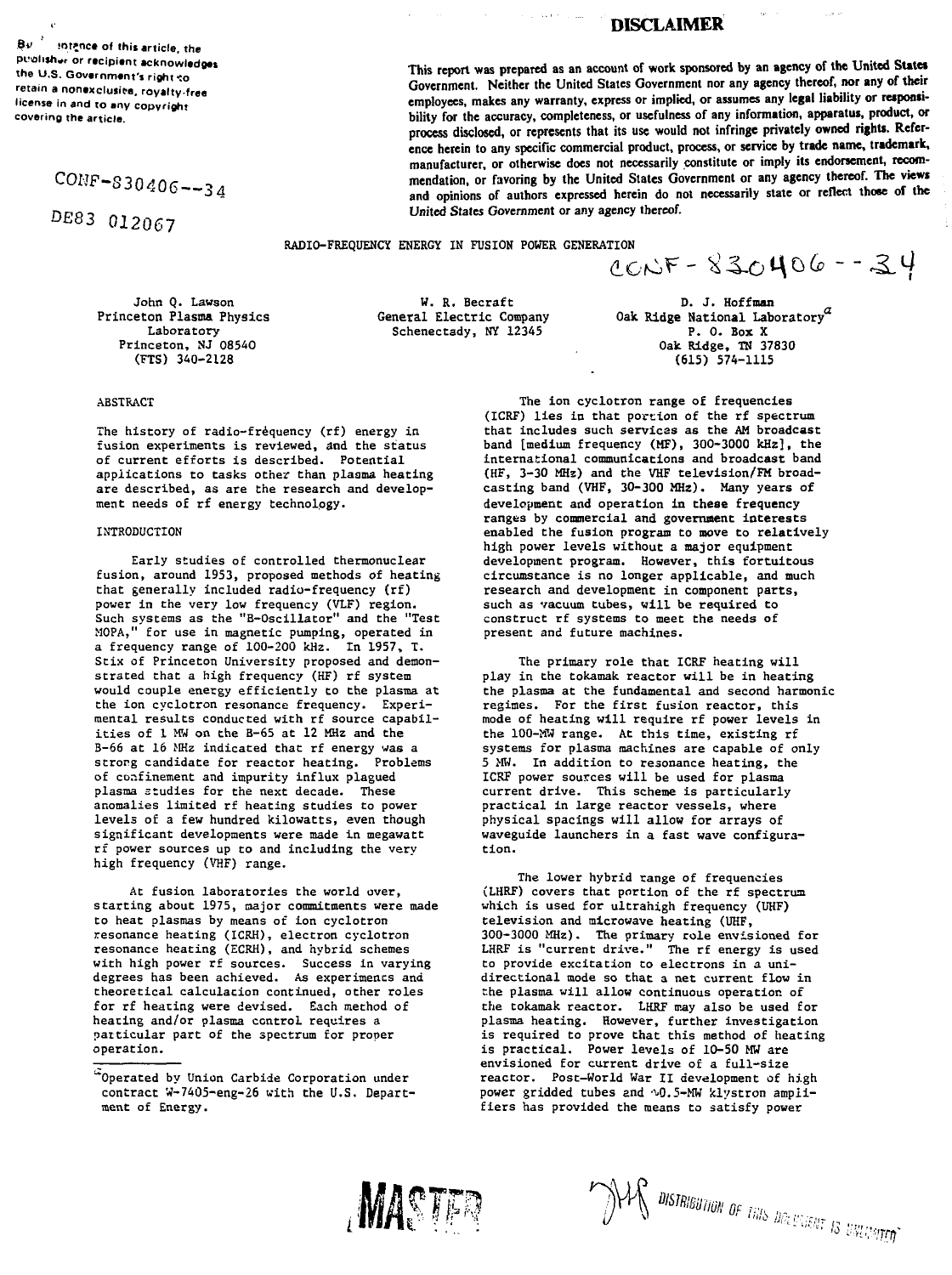**requirements of existing experimental machines up to the size of the Tokamak Fusion Test Reactor (TFTR).**

**Experimentation in the heating of plasmas by excitation of electrons at their resonant frequency has been under way since 1960 at Oak Ridge National Laboratory (ORNL). With the development of the gyrotron oscillator in Russiaj the heating mode (ECRH) of the electron cyclotron range of frequencies (ECRF) has become an additional factor in the role that rf energy will play in fusion power generation.**

**The low frequency end of the ECRF extends from 10 to 30 GHz; the high frequency end, from 30 to 300 GHz. This band of frequencies has been used mainly for radar, communications, and radio astronomy with systems in which average power levels are quite low. Much development work is still under way for high power sources that operate in the range from 60 to 300 GHz. To date, levels of several hundred kilowatts represent the state of the art. Tokamaks, as presently conceived, will have field strengths that produce electron resonances between 30 and 200 GHz. The major roles now envisioned for ECRF are plasma start-up and profile control of the plasma by means of selective heating.**

**To accomplish cost-effective rf operation of a reactor, tube and component development beyond the present state of the art will be required. Development of new techniques to raise the operating efficiency of whatever sources are ultimately used will also be required to minimize reactor operating costs.**

## **HISTORICAL BACKGROUND**

**According to a history of Project Matterhorn,' Lyman Spitzer, Jr., chairman of the Princeton University astronomy department; John Wheeler, a Princeton physicist; and J. Tuck of Los Alamos Scientific Laboratory met at the headquarters of the Atomic Energy Commission on May 11, 1951, to discuss a possible method to confine a thermonuclear plasma. In the same history, it is noted that in March 1953 a paper by Spitzer and Witten first addressed the problem of plasma heating, and a method called "induction heating" was chosen to heat the first fusion devices. Another method of ionization and heating, which is still used, was devised by J. M. Berger and E. A. Frieman, also in 1953, and described in a paper entitled "On the Pulse Method of Ionization and Heating of a Plasma."<sup>2</sup> A high voltage electric field, magnetically coupled into the confinement vessel, results in the ionization of a controlled amount of hydrogen or deuterium and causes ionization of the gas. This is followed by a unidirectional pulse of current coupled into the ionized gas. The plasma is then heated ohmically to a temperature between 1.0 and 30 million kelvin, where the resistance of the plasma is so low that no further heating occurs. Since this**

**temperature (1 keV » 10 million kelvin) was well below the 100 million kelvin required for reactor operation, a number of auxiliary heating methods described by Spitzer and Witten's survey were considered. Various experiments to heat by magnetic pumping<sup>3</sup> on the B-2 stellarator were made but proved disappointing in that they did not reach their goal.**

**The real beginning in the use of rf energy for fusion machines came from results of the successful ICRH on the B-65 and B-66 machines, a direct result of basic ideas put forth by T. Stix in a paper published in the Physical Review, "Oscillations of a Cylindrical Plasma."<sup>1</sup>\* This highly successful idea has been used at Princeton on the Model C Stellarator, the ST tokamak, the Adiabatic Toroidal Compressor (ATC), and the Princeton Large Torus (PLT). Proposals are being developed to install ICRH on the largest U.S. fusion machine, TFTR. During the period from 1960 to 1970, much of the physics of ICRH heating was developed by use of a 25-MHz, 4-MW, short pulse generator. This unit is still in use, having been most recently modified to a 30-MHz, 2-MW, long pulse generator. The period from 1970 to 1980 saw great strides in heating, first on ST and then on PLT. Joel Hosea proposed a half-turn rf coil as the coupler of energy to the plasma. Despite the fact that the operating frequency of the high power generator was too low for good high field machine operation, a doubling of ion temperature was achieved on the ST machine. After another successful ICRK run on ATC, in which the rf power in joules was increased 10-fold over that of the ST machine, a decision was made by Princeton to continue ICRH experiments on FLT, and two high power (55-MHz), 2.5-MW, long pulse generators were built and later modified to 42 MHz. These generators and the 25-MHz generator have over the past four years raised the i** about the past four years raised the temperature to 2.3 keV above the 0.5-keV ohmic temperature.<sup>5</sup> It is at this point that the technological problems are beginning to loom<br>as large as the physics problems.

**In the early 1960s, experiments in lower hybrid heating were tried on the B-3 machine. A 25-kW television transmitter was coupled to the plasma through single-turn coils at 500 MHz. Plasmas were produced in which the energy penetrated to the center of the plasma. However, the lower hybrid heating phenomenon was not observed, and as Dr. Tanner points out most succinctly in his history,<sup>1</sup> the "subject of lower hybrid heating was put to one side, for a while." In 1972, W. Hooke and S. Bemabei restarted investigation of the lower hybrid phenomenon. Shortly thereafter, they were joined by R. Motley, who began experiments on coupling by phased arrays based on studiea by Lallia and Brambilla in Grenoble. In 1976, four high power klystrons (55 kW at 800 MHz) and a 4-waveguide phase array were installed to couple lower hybrid energy into the ATC machine. The results, again, were disappointing, not from**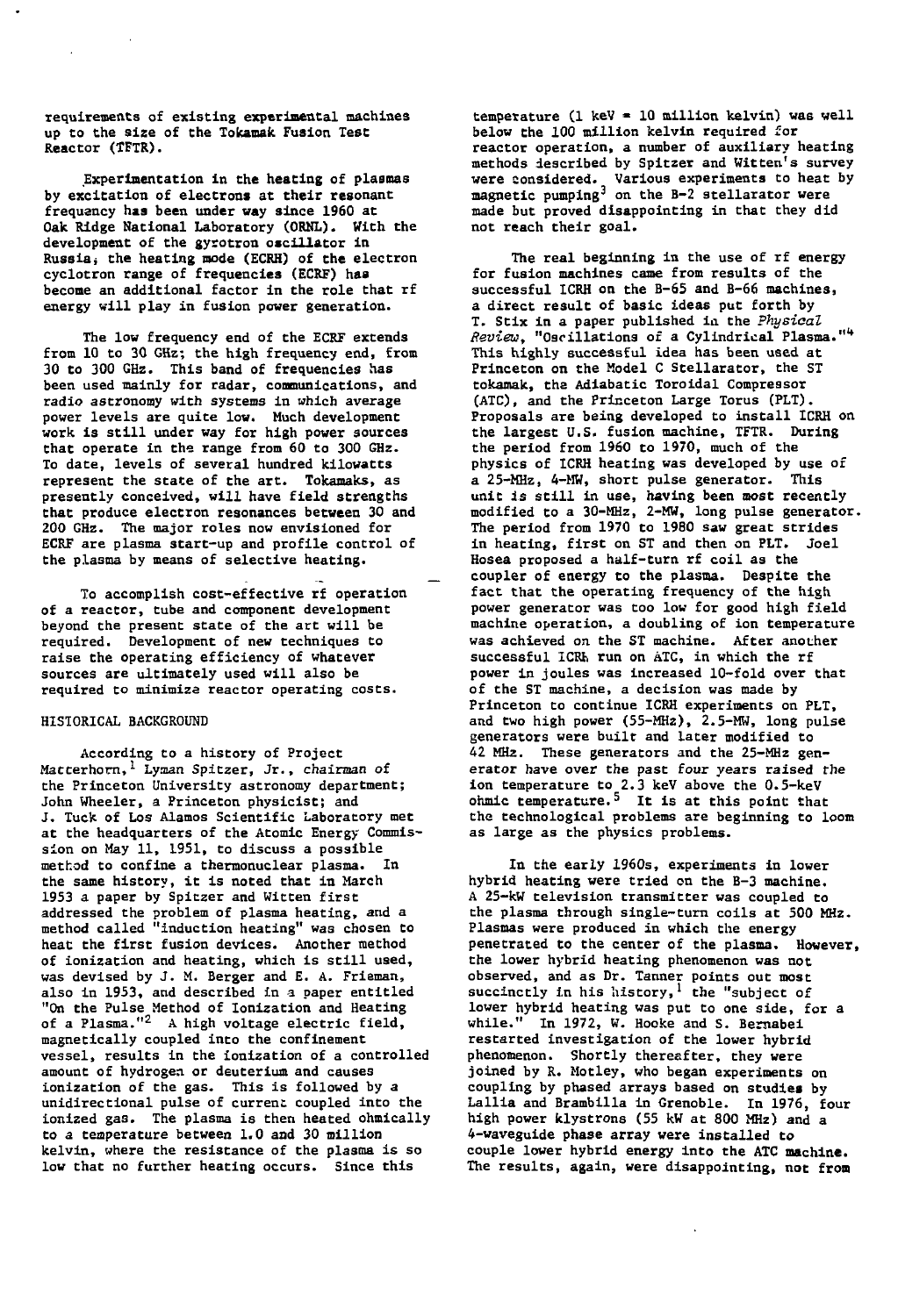the coupling standpoint, which was excellent, but from the apparent contradiction in data. Unfortunately, the tests were concluded before the conflict in data could be resolved because the ATC area had been allocated for the new Foloidal Divertor Experiment (PDX) machine. The lower hybrid physicists and engineers were undaunted, however, and upgraded Che rf system to six generators, each with a 200-kW output and long pulse capability, for use on the PLT machine to resolve once and for all the physics of lower hybrid heacing. In addition, this rf system was used to determine if this frequency range could be used to drive an unidireccional current in the plasma. At this time, the jury is still out on lower hybrid heating. However, great strides have been made in driving a current in PLT.<sup>6</sup> The caveat on the current drive is that at 800-MHz excitation there is a density limit at about  $7 \times 10^{12}$  cm<sup>+3</sup>, which is too low for a working reaccor.

High power, lower hybrid experiments have been performed at other laboratories, including those at the Massachusetts Institute of Technology (MIT) and General Atomic Company (GA) in the United States; at the Japan Atomic Energy Research Institute (JAERI), Nagoya University, and Kyoto University in Japan; and in France, Italy, and the Federal Republic of Germany. Each of these groups has contributed to the physics and technological store of knowledge.<sup>7</sup>

In the years since 1960, there has been a consistent effort by Dandl, England, and others Co study and define the role Chat ECRH would have in a reactor. Work was done first in simple mirror machines<sup>8</sup> and later in the ELMO Bumpy Torus (EBT), a closed mirror machine.  $3$  In this same time period, the Russians developed a high power millimeter wave oscillator or "gyrotron" and were heacing tokamaks with ECRH. Varian Associates, under subcontract to ORNL, started a study of gyroklystron (gyrotrou) devices and was confident that tubes with 200-kW output power up to 120 GHz in frequency could be built. This program, under the guidance of Oak Ridge, has produced reliable 28 and 60-GHz cubes at the 200-kW output level.

### POTENTIAL USES FOR RF ENERGY

The history of rf energy in fusion experiments indicates that the majority of work done, to this point, has been directed toward bulk heating of the plasma components. As we move closer to a functioning reactor, rf energy will be a strong contender for many ancillary tasks as well. The roster of these tasks shown in Table 1 is by no means complete, since we do noc know all the problems that will be encountered in a reactor. This last statement may seem presumptuous, but if one considers the following facts, there is surely a good basis for believing thac rf energy applicacion can solve many reactor problems.

Table 1. RF energy tasks

- A. Heacing
	- 1. Ions (resonant coupling)<br>2. Electrons (resonant coupl
	- Electrons (resonant coupling)
	- 3. Electrons (wave coupling)
- B. Current drive
- $C_{\pm}$ Start-up
- D. Profile control
- E. Particle control
	- 1. Heavy impurities
	- 2. Light impurities

First, the ionized fuel particles in a plasma, both ions and eleccrons, when confined in a magnetic field, have gyrofrequencies identical to the frequencies of rf generators that can be built and used to drive these resonances. Second, rf energy can be imparted to the ionized particles in different directions simply by phasing the coupling devices. Third, the conduit by which energy is fed into the fusion machine can be bent and shielded so that high energy neutral particles produced by the machine do not enter the heating source but can be captured by the heat exchange blankets that surround the machine. Fourth, rf generators can be operated at frequencies that are the gyrofrequencies of impurities in the plasma. By ingenious coupler design, one might be able to remove or divert the impurities. Fifth, rf energy is in the form of electromagnetic waves when it leaves the antenna or coupling device; this energy can be made to travel around a closed device to deposit energy in Che center of the plasma.

The most serious problem we face at this time is to decide which tasks to concentrate on and which frequency will give the optimum results.

#### BASIC RF PARAMETERS

There are only a few plasma equations with which the average rf engineer must be conversant. However, some of the relationships of frequency to machine conditions will clarify the magnitude of the scope of probable uses of rf in fusion machines. The equations for ion  $(f_{c_i})$ , electron  $(f_{ce})$ , and hybrid  $(f_{1h})$  gyrofrequency and ion  $(f_{pi})$  and electron  $(f_{pe})$  plasma frequency are as follows:

$$
f_{\text{ci}} = \omega_{\text{ci}} / 2\pi = 1.52 \times 10^3 Z \mu^{-1} B \tag{1}
$$

 $f_{ce} = \omega_{ce}/2\pi$  = 2.80 x 10<sup>6</sup>B, (2)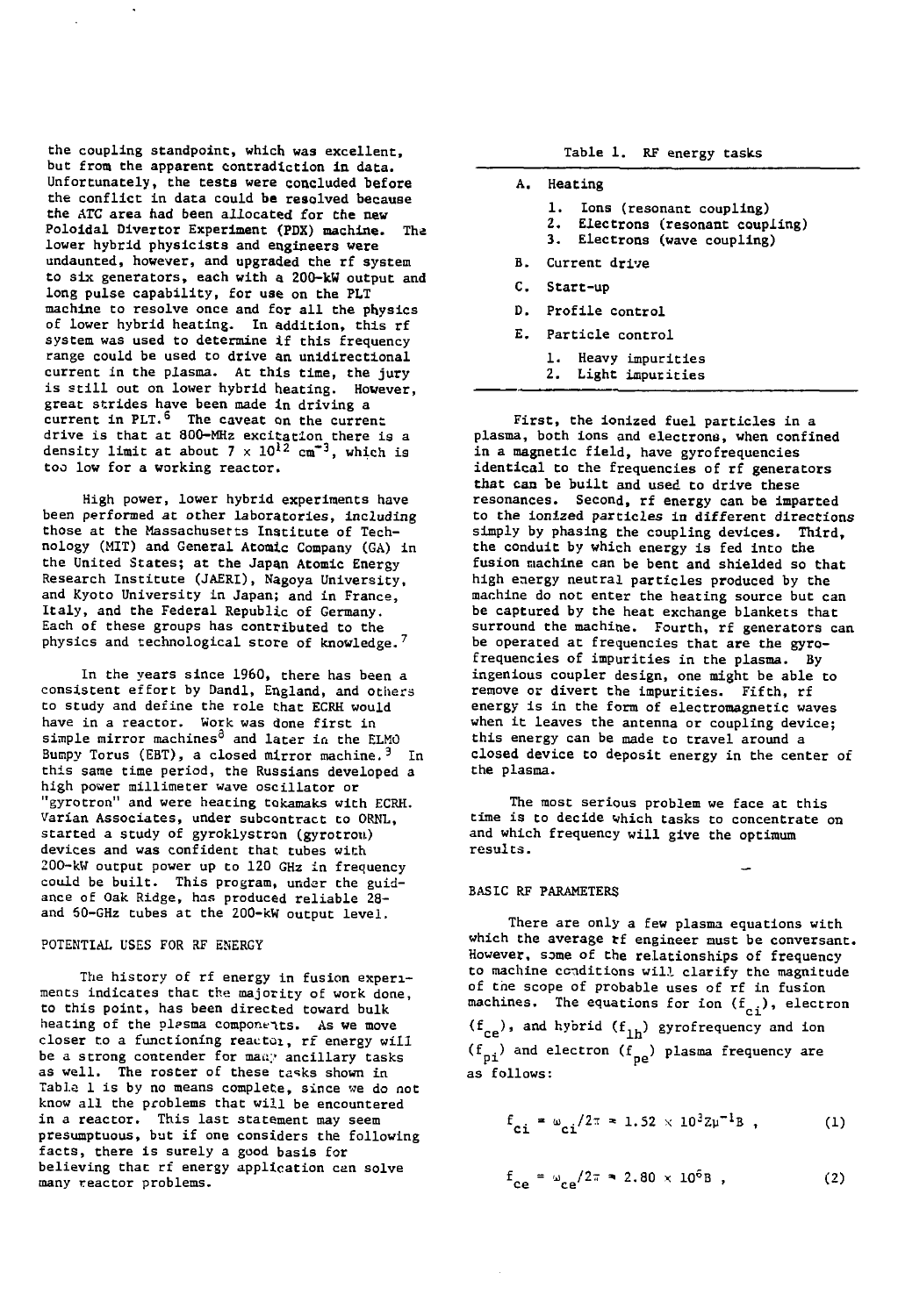$$
f_{\text{LH}}^2 = \frac{f_{\text{pl}}^2}{1 + (f_{\text{pe}}^2/f_{\text{ce}}^2)}, \quad \frac{f_{\text{pe}}^2}{f_{\text{ce}}^2} = \frac{f_{\text{pl}}^2}{f_{\text{cf}}f_{\text{ce}}}, \quad (3)
$$

$$
f_{\text{pi}} = \omega_{\text{pi}}/2\pi = 2.10 \times 10^2 Z \mu^{-1/2} n_{\text{i}}^{-1/2}
$$
, (4)

$$
f_{pe} = \omega_{pe}/2\pi = 8.98 \times 10^3 n_e^{1/2} \tag{5}
$$

where Z is the charge state,  $\mu$  is the ratio of the ion mass to the proton mass, B is field strength (in gauss), and n is density.

If we take a reasonable range of magnetic field strengths that might occur in a fusion reactor, we find that curves may be drawn to show the approximate operating frequencies that must be provided for the test and final reactors. Figure 1 shows a plot of such calculations for



Fig. 1. Frequency variation with field strength.

hydrogen, helium, deuterium, and tritium. There are some unique occurrences on this graph that should be noted. At a given field strength, the second harmonic of deuterium ions is the same as the fundamental frequency of hydrogen ions, and the second harmonic of tritium ions is the same as the fundamental frequency of helium ions. It should also be noted that  $f_{ca}$  in any HF or even MF machine is extremely high [in the superhigh Ar machine is extremely high (in the superhight)<br>frequency (SHF) range], and  $\mu$ uch work needs to

be done in this area. The curves for lower hybrid heating and current drive are based on plasmas with an equal electron plasma frequency and gyrofrequency,  $\omega_{pe} = \omega_{ce}$ . The curves of 1.5 $f_{1h}$  for lower hybrid heating and 3 $f_{1h}$  for lower hybrid current drive are good approximations.<sup>10</sup> The largest U.S. tokamak, TFTR, would normally operate at 50 kG and would require an ion cyclotron generator that operates from 25 to 150 MHz, a lower hybrid generator that operates from 2.45 to 7.0 GHz, and an ECEH generator that operates at about 140 GHz.

That is the most straightforward portion of the basic rf parameters. The more difficult portion in the case of heating (or plasma current value of some magnitude in the case of current drive) is the determination of power requirements. Some approximations of the various conditions are given below. These should be used with great caution since there are no adequate experimental data or schemes to optimize either coupling mechanisms or modes.

## EQUIPMENT TO ACCOMPLISH RF TASKS

In thinking about rf energy in a "global" sense, whether it be a radio transmitter, a radar unit, a microwave heater, or a fusion generator, there are some basic components and some special components. Fortunately for the fusion community, there are engineers who can move from one discipline to another, and if we can interest one or two universities in teaching the fine art of electron tube design and high power circuit computation and design, there will be a supply of engineers to build the high power rf systems shown in Fig. 2.



Fig. 2. High-power rf system for reactor.

With the exception of the special reactor facets in block I, the present-day rf generators fit the diagram in Fig. 1. In the ICRF range, we are able to approach 2.5 MW out of a single tube; in the lower hybrid range, 500 kW out of a single tube; and in the ECRH range, 200 kW out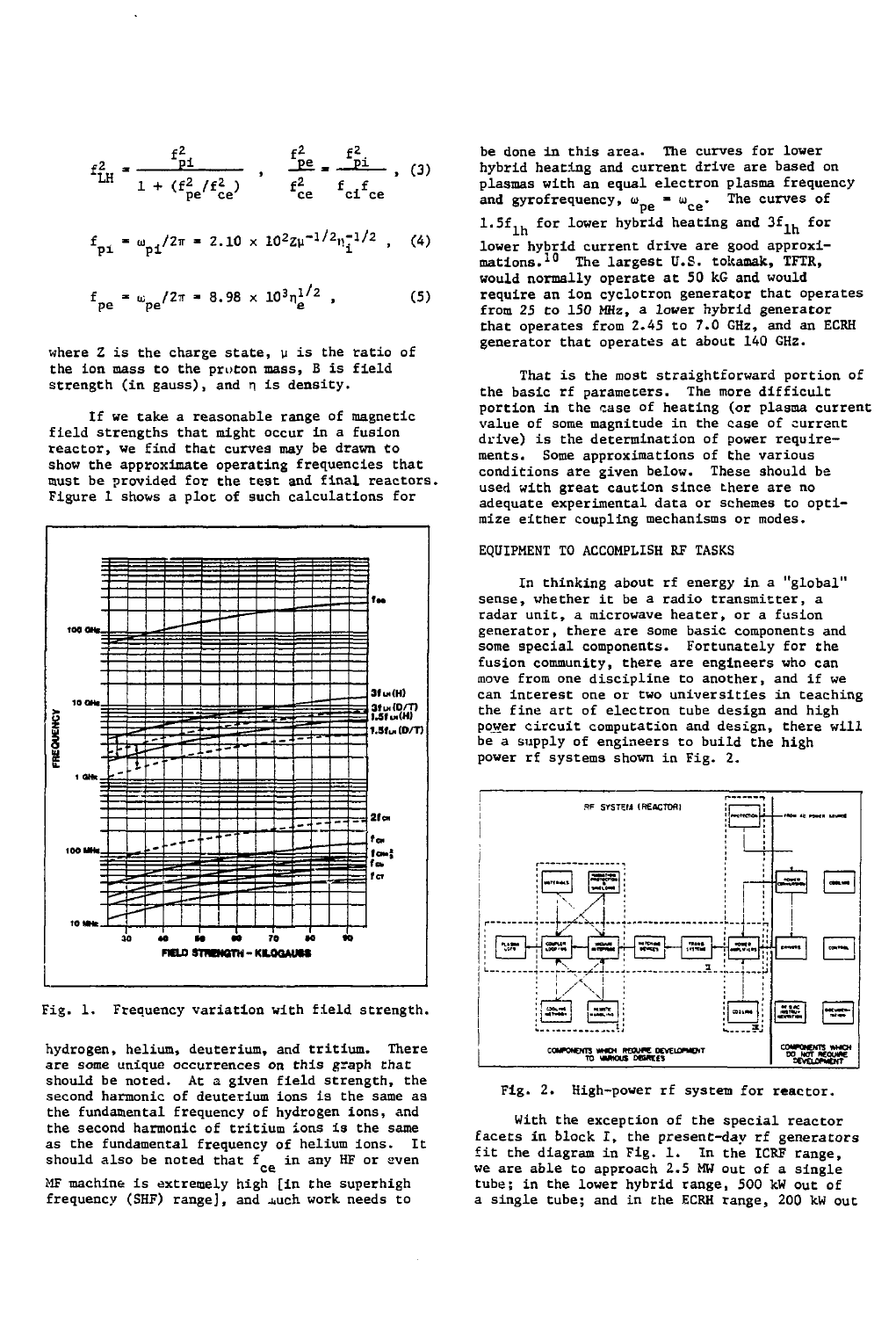of a single tube. These power levels are very impressive. However, for a reactor this would mean 100 unit amplifier systems for ICRF, 20 to 40 unit amplifier systems for lower hybrid, and 100 unit amplifier systems for ECRH. Such a large number of unit systems would not be cost-effective in terms of space, manufacturing, or reliability because of the sheer number of components. One must compromise between what can be done with present-day components and the production of a costeffective, reliable system. In order to make chis compromise and to develop components to achieve the compromise, we should examine each block of Fig. 2 in some detail for the three basic systems: ICRF, LHRF, and ECRF.

Two of the items in block I, the vacuum vessel interface and the coupler, are part of the rf power flow to the plasma load. These items must therefore be capable of handling the power, in terms of the voltage and current and of the frequency in the ICRF range. A typical<br>example for a near-reactor-size machine<sup>ll</sup> shows that a ridged waveguide could support up to 48 MW into a matched load and that it is realistic to think of 10 MW per waveguide with two guides stacked one above the other so that >100 MW could be transferred into a machine in the manner shown in Fig. 3. The next block in the path toward the power amplifiers is the vacuum interface, which, because it is made of ceramic and metal, is more susceptible to radiation damage than the all-metal coupler. Therefore, the vacuum seals must be placed in the coaxial feed lines behind radiation shields. The development of the vacuum interface will depend to a large extent on the uniformity of the plasma load in a reactor or on the variation in the standing wave ratio caused by the plasma load changes during che heating cycle.



Fig. 3

The other parts of block I have to do mainly with reactor performance and design. Close cooperation between machine designers, rf physicists, and engineers will be required. Materials for the couplers and vacuum interfaces will be of the same material as the first wall of the machine, with some type of high conductivity plating in high current areas to minimize rf source power losses. Cooling and remote handling will also follow the design of the machine, with special consideration given to areas that have rf current interfaces with the sources.

As we continue toward the source of rf energy, matching devices will be required to minimize VSWR losses and maximize the amount of power that can be carried over a transmission line. These units should not be too difficult to build and should not require tuning in a reactor. The transmission system for ICRF will most likely be coaxial lines, the power handling capability of which is well documented. The design in Fig. 3 shows 10 MW in 6.125-in. copper lines.<sup>11</sup> This is accomplished by pressurizing the line at 20 psig with  $SF<sub>6</sub>$  and cooling the inner conductor with water. This scheme is not the optimum design, but it does demonstrate the power handling capability of realistic components.

Generating the 10 MW of power that the transmission system can handle requires diplexing or multiplexing at least four stateof-the-art amplifiers. There are problems of phasing and load sharing with this scheme, but they are not insurmountable, and systems such as this have been used when product need was insufficient to produce new designs. However, we may well have reached the point at which there is a need for such high levels of continuous wave (cw) rf power and new tubes should be developed.

With the exception of cooling and protection of high power systems (tubes in particular) , other components are well developed and present no problems for rf design engineers. Cooling and protection, however, are serious problems when one considers that from the motor-generator (MG) set to the plasma load the system efficiency will be about 40%. This means that for a 100-MW system, the power dissipated as heat in the system will be 150 MW, or 3000 MJ of energy, for a 2Q-s pulse. Somehow we must improve system efficiencies. In the area of generator protection, abnormally fast shutdown of equipment, such as tube faults, will have to be kept to a minimum since there will be almost zero impedance between the power source (fusion reactor) and the load (fusion heater).

Consider the LHRF case for a near-reactorsize machine. Current drive, in a high efficiency mode, may require 20 MW of power at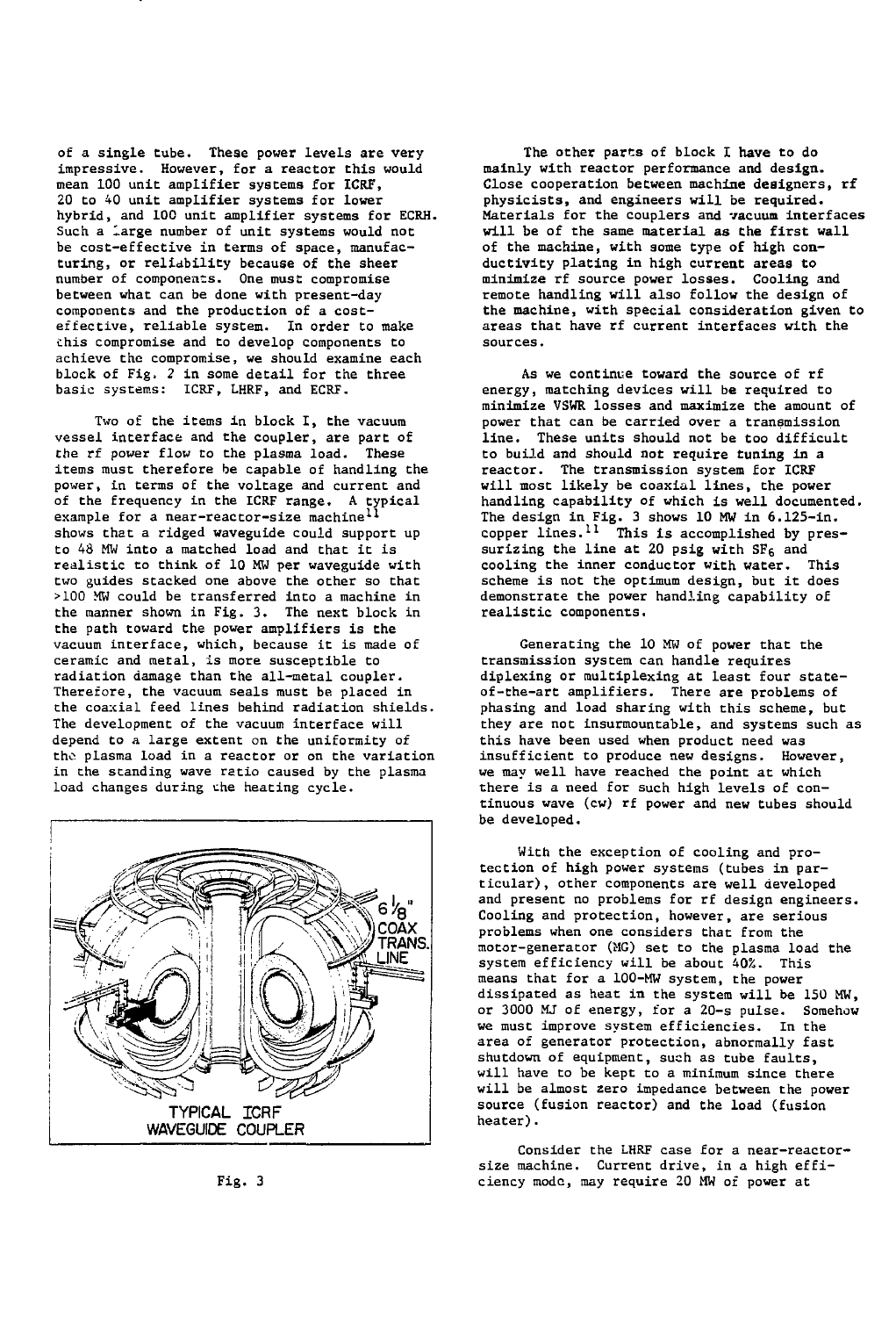2.5 GHz. The state of the art in klystrons is power output of 500 kW (development of a 1-MW tube at 2 GHz is under way in Japan). A typical current drive coupler will consist of stacked 8 waveguide phased arrays; each guide is roughly 11 by 1.5 cm with a total area of  $16.5 \text{ cm}^2$ . A reasonable amount of power through a guide is 6 kW/cm<sup>2</sup>, so 100 kW per guide or 800 kW per phased array is a reasonable amount of power. Thus, 25 phased arrays would be needed in this hypothetical machine. This arrangement would allow stacking five arrays at five places on the machine and, with klystron amplifiers capable of 500 kW, would allow electronic phasing of the arrays and make tube and waveguide manufacturers very happy. To keep the vacuum interface window from looking directly at the plasma radiation, the windows will have to be placed well beyond the point where the toroidal field might not be strong enough to preclude electron cyclotron resonance breakdown. In addition, special consideration will have to be given to the volume of the transmission system between the plasma and the vacuum window.

If generators are limited to 500 kW, the transmission systems to the rf generators will probably be standard waveguide with water cooling. It will be advantageous to make the waveguide as large as possible to reduce losses and minimize cooling requirements. Experiments on PLT will soon be made with the 2.45-GHz generators for current drive. This system will use round waveguides to determine what operating problems might occur from this type of feed. To be a good start-up and current drive generator, the lower hybrid system requires electronic phase shifting. Therefore, a multiplicity of klystrons is not that great a detriment, and a tube capable of 1 to 5 MW should be adequate.

The major uses for ECRH include plasma generation, electron ring formation, and electron bulk heating. As noted above, a need for high powers will, with present gyrotron capabilities, require far too many units. Therefore, a push is needed for higher power gyrotrons as in the present 60-GHz development program. For the larger, higher field machines of the future, gyrotrons in the 100-GHz region at >100 MW are needed. A near-term issue is the feasibility of windowless systems, thereby eliminating this difficult-to-build element. Quasi-optical transmission systems may be a way to avoid some problems with preserving mode purity in waveguide transmission systems. Considerable interest has been focused en important elements such as mode convertors, filters, and polarizers, with emphasis on power handling capability and bandwidth. All of these systems (ICRH, LHRH, ECRH) will be taxed especially hard by the cw needs of future machines. Efficiency becomes a major issue, as does the cooling system design.

## RESEARCH AND DEVELOPMENT NEEDS

In Fig. 2, three areas are blocked out for the elements of high power rf generators for fusion reactors. The moat difficult problems concern the interface of the coupler and vacuum window with the radioactive plasma. This problem will require close cooperation between the plasma physicists, rf engineers, materials physicists, and mechanical engineers. The second most difficult block (II) is the one that will ultimately have the largest effect on the cost of reactor operation. This channel of energy includes the high power amplifier and transmission system. All efforts should be made to develop high efficiency tubes, low loss transmission lines, and matching devices that will minimize reactive power in the transmission system. It is imperative that tube and circuit engineers work in close concert to achieve the highest efficiency possible. Taking the theoretical case of 100 MW of ICRF power and plotting various input powers required at some range of efficiencies, we obtain the graph in Fig. 4, which points out that any funds spent for improvement here are money well spent. In the



Fig. 4. Line power required vs system efficiency for a 100-MW output.